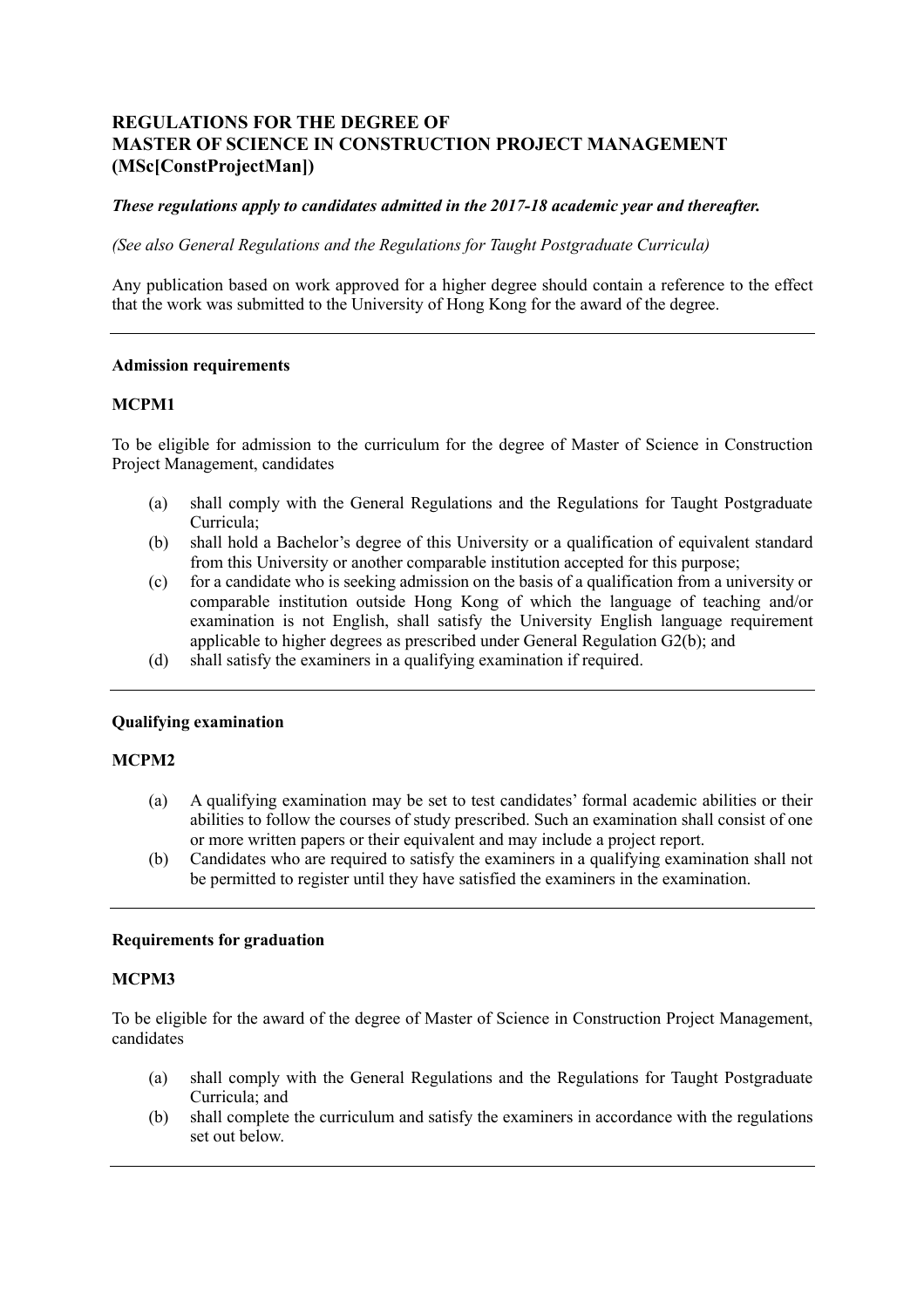# **Period of study**

# **MCPM4**

 The curriculum shall normally extend over one academic year of full-time study or two academic years of part-time study. Candidates shall not be permitted to extend their studies beyond the maximum period of registration of two academic years of full-time study or three academic years for part-time study, unless otherwise permitted or required by the Board of the Faculty.

### **Completion of the curriculum**

# **MCPM5**

(a) To complete the curriculum candidates

 (i) shall satisfy the requirements prescribed in TPG 6 of the Regulations for Taught Postgraduate Curricula;

 (ii) shall follow course of instruction and complete satisfactorily all prescribed written work and practical work where appropriate;

 (iii) shall satisfy the examiners in all prescribed courses in any prescribed form of assessment; and

syllabuses in completing 72 credits including prescribed courses and elective courses. (iv) shall satisfy the examiners in the manner specified in these regulations and

- syllabuses in completing 72 credits including prescribed courses and elective courses.<br>(b) The examiners may at their discretion prescribe an oral examination in any course or on the dissertation.
- (c) Selection of courses shall be subject to the approval of the Taught Postgraduate Committee.

### **Dissertation**

# **MCPM6**

 (a) The title of the dissertation shall be submitted for approval not later than one month before the start of the final academic semester of the curriculum for full time candidates or four months before the start of the final academic semester of the curriculum for part-time candidates, and the dissertation shall be presented not later than twelve months after the start of the final academic semester of the curriculum. The candidate shall submit a statement that the dissertation represents his/her own work undertaken after registration as a candidate for the degree.

### **Grading systems**

### **MCPM7**

 Individual courses shall be graded according to one of the following grading systems as determined by the Board of Examiners: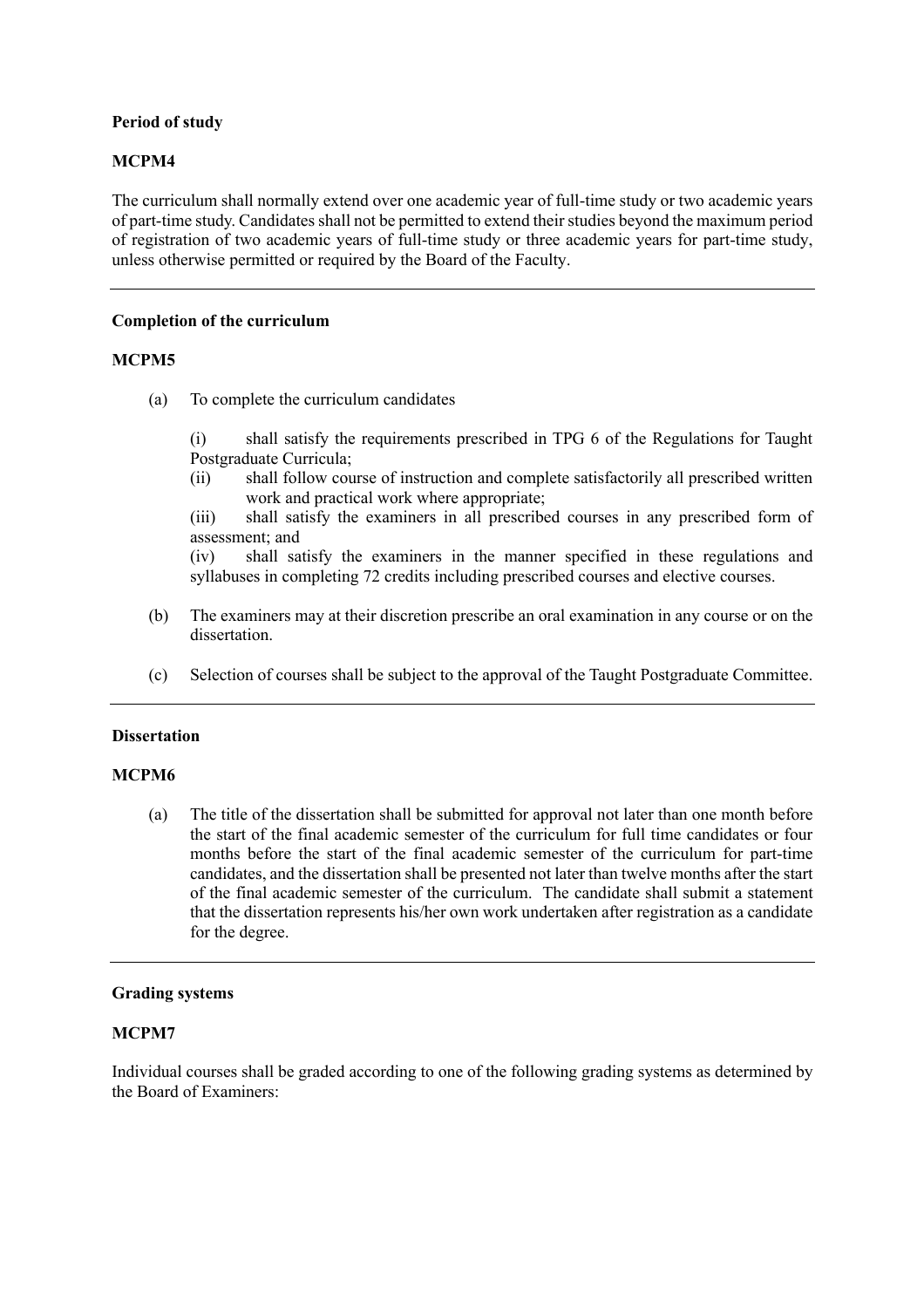| Grade         | Standard     | Grade Point |
|---------------|--------------|-------------|
| $A+$          | Excellent    | 4.3         |
| A             |              | 4.0         |
| $A-$          |              | 3.7         |
| $B+$          | Good         | 3.3         |
| B             |              | 3.0         |
| $B-$          |              | 2.7         |
| $C+$          | Satisfactory | 2.3         |
| $\mathcal{C}$ |              | 2.0         |
| $C-$          |              | 1.7         |
| $D+$          | Pass         | 1.3         |
| D             |              | 1.0         |
| F             | Fail         |             |

(a) Letter grades, their standards and the grade points for assessment as follows:

and

(b) "Distinction", "Pass" or "Fail".

Courses which are graded according to (b) above will not be included in the calculation of the GPA.

### **Assessment**

### **MCPM8**

- (a) Candidates who have failed to satisfy the examiners in fewer than three courses, not including the manner as determined by the Board of Examiners: dissertation, in any semester may be permitted to make up for the failed course(s) in the following
	- (i) repeating the failed course by undergoing instruction and satisfying the assessments; or
	- (ii) for elective courses, taking another course in lieu and satisfying the assessment requirements; or
	- (iii) presenting themselves for re-assessment in the failed course.
- (b) Candidates who have failed to present a satisfactory dissertation at the first attempt may be permitted to revise the dissertation and to re-present it within a specified period determined by the Board of Examiners.
- (c) Candidates shall be recommended for discontinuation of studies under the provisions of General Regulation G12 if they have:
	- (i) failed to satisfy the examiners in three courses or more in any semester; or
	- (ii) failed to satisfy the examiners of any one course at the third attempt; or
	- (iii) failed to satisfy the examiners upon re-assessment of the dissertation; or
	- (iv) exceeded the maximum period of registration.

### **Assessment result**

# **MCPM9**

 On successful completion of the curriculum, candidates who have shown exceptional merit may be awarded a mark of distinction, and this mark shall be recorded in the candidates' degree diploma.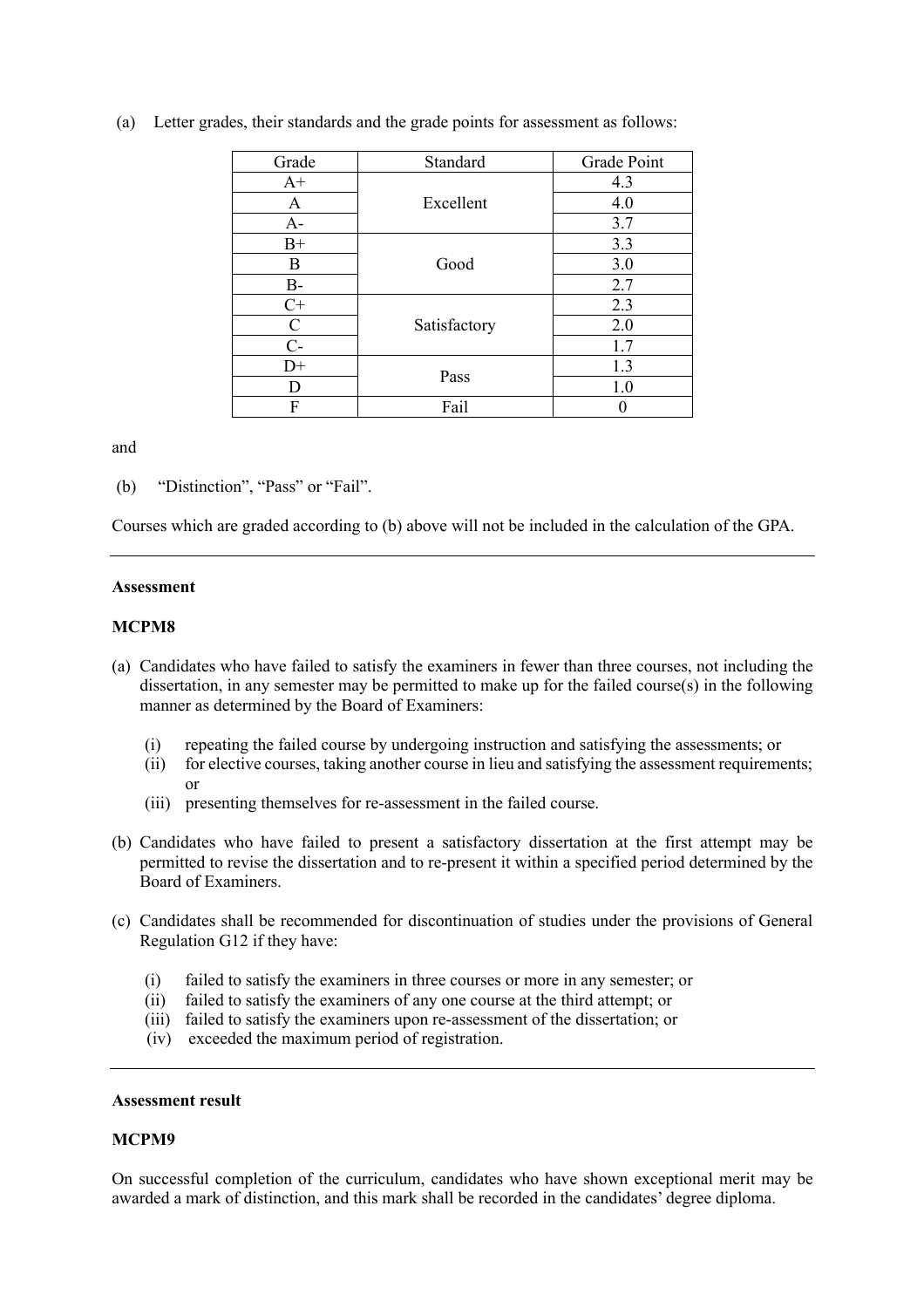# **Advanced Standing**

### **MCPM10**

 Candidate may be given advanced standing for up to 2 courses or 12 credits on the ground that  $\overline{a}$ í equivalent courses or subjects have been passed at another university or comparable institution accepted by the faculty for this purpose, provided that no candidate shall be eligible for the award of the degree set out in these regulations without having completed at least 60 credits in this curriculum.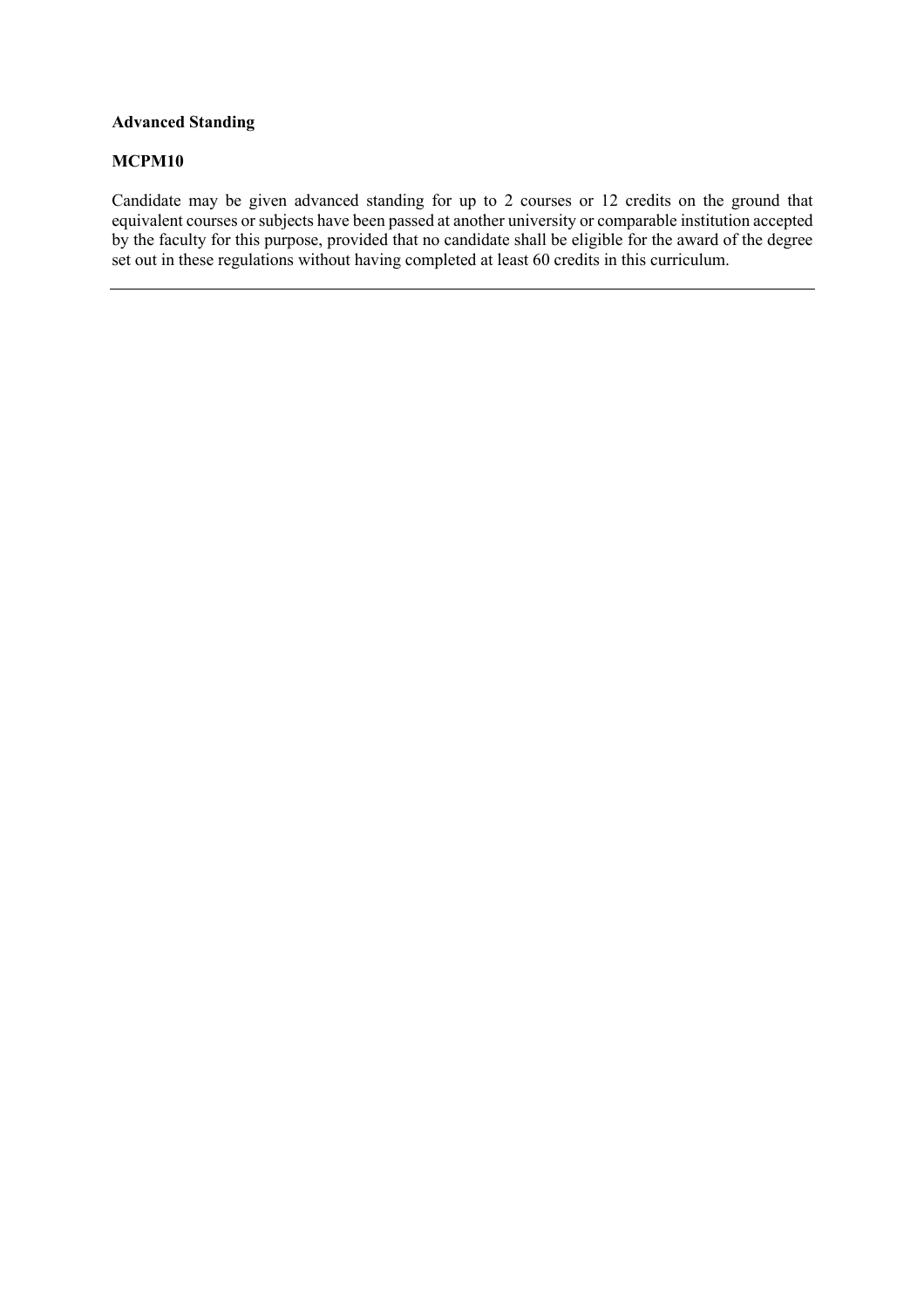# **SYLLABUSES FOR THE DEGREE OF MASTER OF SCIENCE IN CONSTRUCTION PROJECT MANAGEMENT (MSc[ConstProjectMan])**

 *These syllabuses apply to candidates admitted in the 2019-20 academic year and take effect from the*  2020-21 academic vear.

2020-21 academic year.<br>(See also General Regulations and the Regulations for Taught Postgraduate Curricula)

# **Curriculum Structure**

 The aim of the curriculum design, on a faculty-wide basis, is to provide advanced tuition in all aspects of the project and land development processes, allowing candidates maximum flexibility in course selection within their chosen disciplines. Where appropriate the curriculum will be related to developments not only in Hong Kong but also in the People's Republic of China and the Southeast Asian region. Some of the courses listed below may not be offered every year.

 To receive the award of Master of Science in Construction Project Management, a candidate must complete at least 72 credits including 48 credits of prescribed courses.

The prescribed 6-credit courses for Master of Science in Construction Project Management are:

| <b>RECO6004</b> | Construction economics;                                         |
|-----------------|-----------------------------------------------------------------|
| <b>RECO6018</b> | Modern developments in the law of construction contracts;       |
| <b>RECO6028</b> | Procurement systems;                                            |
| <b>RECO6042</b> | Law for the real estate and construction industry;              |
| <b>RECO6058</b> | Project workshop (CPM)*;                                        |
| <b>RECO7074</b> | Management theory and projects;                                 |
| <b>RECO7079</b> | Occupational health, safety and well-being in construction; and |
| <b>RECO7094</b> | Construction management practice                                |

 Selection of elective courses from the syllabus shall be subject to the approval of the Taught Postgraduate Committee. Not all courses from the syllabus will be offered every year. Candidates are required to take elective courses from a pool of designated electives to be announced by the Programme Director at the beginning of the year.

 \* Candidates may take Dissertation (RECO6020) in lieu of Project workshop (CPM) (RECO6058) in order to meet the requirements of the prescribed courses of the MSc (CPM) degree. Both are capstone courses, which focus on the integration and application of knowledge and skills that candidates have acquired throughout their studies. Candidates who take Dissertation (RECO6020) as a capstone course may have to complete the curriculum with more than 72 credits.

#### **RECO6003** Economics for professionals (6 credits)

 This course offers an overview of modern economic analysis. It begins with the Demand and Supply Analysis, introducing key economic concepts, including elasticity, consumer and producer surplus, deadweight loss. Then it examines the consumer theory in the framework of Indifference curve analysis, and then study firms' behaviour in a perfectly competitive market as well as monopoly behaviour and externalities and public goods as well as its critiques are briefly discussed. Elements of Macroeconomics will be covered, including trade balance, interest rate, exchange rate. its pricing strategies. An oligopoly market competition is introduced. Market Failures including

Assessment: 40% coursework and 60% examination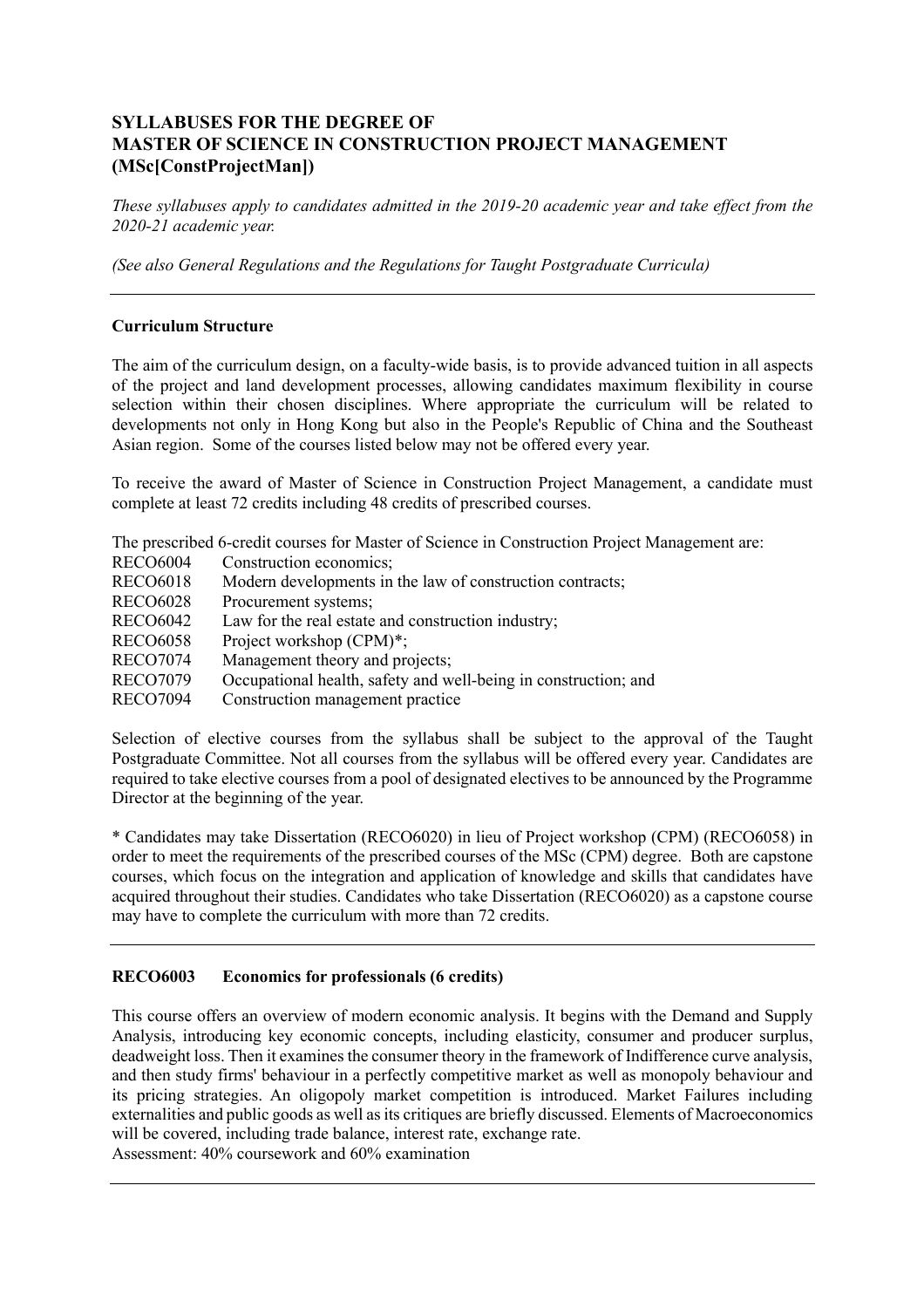#### **RECO6004 Construction economics (6 credits)**

 This course examines construction economics, in particular building economics, from both a macro and micro perspective. In so doing, it focuses on issues pertinent to construction firms and construction projects. This includes global construction cost drivers, managing cash flow, management of risks, life cycle costing, cost estimation, and cost control.

Assessment: 70% coursework and 30% examination

#### **RECO6018 Modern developments in the law of construction contracts (6 credits)**

 This course examines the modern development in the laws of contract and torts: interpretation, comparison and application of various standard forms of building and civil engineering contracts and sub-contracts: programmes, interim certification, set-off of payments, pay when paid clause, variation and architect's instruction, delay and extension of time, liquidated damages; preparation, evaluation and presentation of claims; contractual, non-contractual and ex-gratia claims; global claims; advanced claims techniques; contractual and common law remedies; bankruptcy and insurance in the context of the construction industry.

Assessment: 100% examination

#### **RECO6020 Dissertation (18 credits)**

 This course requires candidates to conduct a research and present the findings as a dissertation. The dissertation shall be on an approved topic relevant to the curriculum.

Assessment: 100% coursework

#### **RECO6027** Business process engineering (6 credits)

 This course covers the concepts of business process engineering and reengineering. It introduces the principles of business models, business processes analysis and design, workflow management, techniques and supporting tools; innovation and innovation management, technology management and product development, Building Information Modeling.

Assessment: 100% coursework

#### Procurement systems (6 credits)

 This course examines the strategic and emergent issues in construction procurement: a definition of procurement systems; organising the project procurement process; contract strategy; international comparisons of procurement systems; applying multiple project procurement methods to a portfolio of projects; performance criteria for evaluating construction project; applying relational contracting in the supply chain; selection criteria.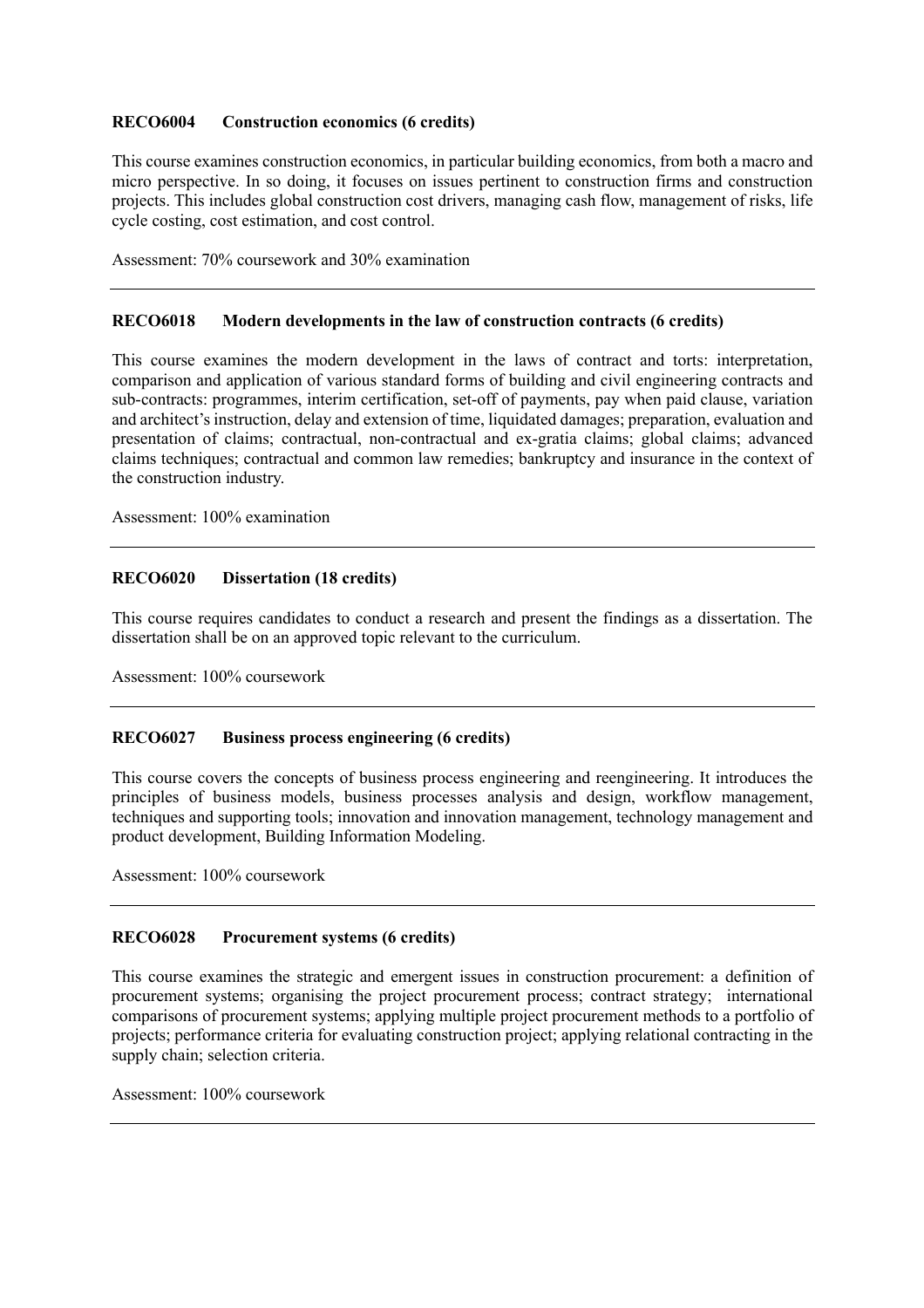#### **RECO6031** Alternative dispute resolution (6 credits)

 This course examines the theory and practice of dispute resolution: negotiation; mediation; litigation; arbitration and adjudication; practice and procedure; application in the real estate and construction industry.

Assessment: 100% examination

#### **RECO6032** Law and practice of arbitration (6 credits)

 This course provides an introduction to alternative dispute resolution and examines the process of arbitration in Hong Kong and China through common law and statute; procedure and proof; domestic and international arbitrations; arbitration institutions; the role of expert witnesses; application in the real estate and construction industry.

Assessment: 100% examination

#### **RECO6039** Planning and building development (6 credits)

 This course deals with building development by examining the nature and procedures of plan preparation, planning application and building applications; inter-relationship between lease, planning and building control; planning appeals and building appeals.

Assessment: 40% coursework and 60% examination

#### **RECO6042** Law for the real estate and construction industry (6 credits)

 This course provides a study of the law relating to the real estate development and construction processes: Acquisition, ownership, management and disposal of land and real estate; building and planning control; finance of development; building contracts (standard forms, comparative studies); agency law; alternative dispute resolution movement.

Assessment: 100% examination

#### **RECO6043 Construction business management (6 credits)**

 This course examines the management of construction businesses which covers construction markets, case studies, strategic management, marketing, international contracting, recruitment and human resources management, ethics, transparency.

Assessment: 20% coursework and 80% examination

#### **Research seminar (6 credits)**

 This course aims to familiarize candidates with the rigours of producing a research proposal. Main issues include the development of aims and objectives of the proposed research, determination and justification of a suitable methodology to test hypotheses (if any) and deciding on a practical curriculum for the execution of the research project. Candidates are required to give research seminar presentations of their work as they progress.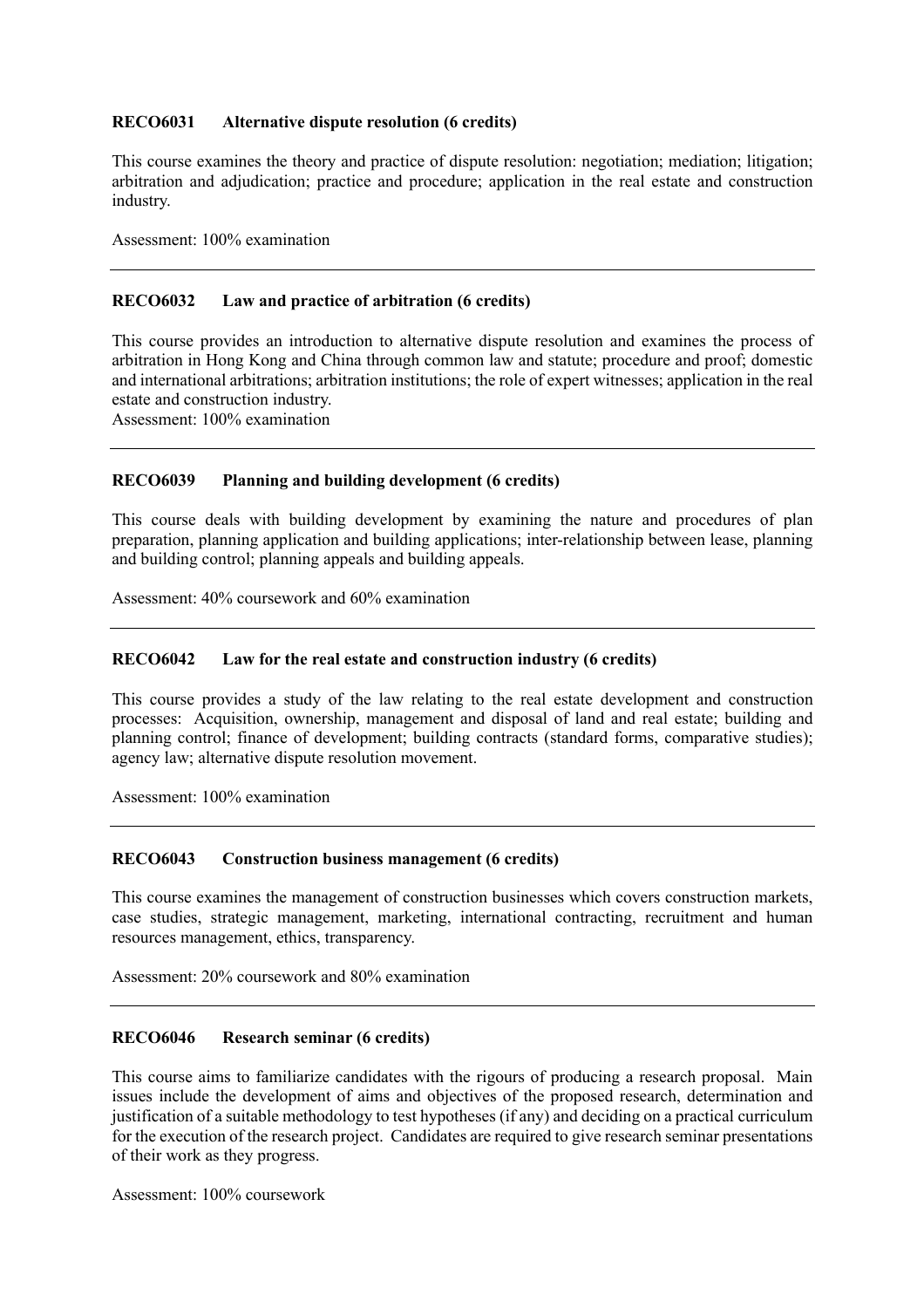#### **Project workshop (CPM) (Capstone Experience) (6 credits)**

 This course is comprised of project workshop designed for construction project management. The project workshop reflects the inter-disciplinary nature of the curriculum and aims to synthesize and apply the theory taught in the lecture courses to a problem which in practice would engage the combined skills of a number of the professions which constitute the property and construction industries. Through this candidates will experience the demands and importance of teamwork under the exigencies of actual commerce, and will appreciate the significance of their role and that of others in the context of the environment, planning, the property and construction industry and accountancy.

Assessment: 100% coursework

#### **RECO6060** Development case studies (QS) (6 credits)

 This course is comprised of development case studies designed for the professional discipline of Quantity Surveying. It examines in detail the interaction of the various components within the development process. It utilizes a series of case studies of actual projects of varying scale and complexity which will allow for an analysis of the essential inputs to the process and the effects these may have on outputs and the final product.

Assessment: 100% coursework

#### **Construction practice in Mainland China (6 credits)**

 This course examines the theories of international business and their applications in international construction with a particular focus on China. It focuses on the following aspects of international construction: An overview of international construction business; the regulatory framework shaping the sector; Construction multinational corporations (MNCs) and project delivery; Competition in the global construction market; International construction project practices; Culture and corporate social responsibility (CSR) in the international construction context.

Assessment: 40% coursework and 60% examination

#### **RECO7074 Management theory and projects (6 credits)**

 based organizing, the management of projects and project management in construction. This includes both organizational and individual level theories and their application to the project-based organization as well as the projects on which they take part. This course examines fundamental knowledge in management theory and its application to project-

Assessment: 50% coursework and 50% examination

#### **RECO7075 Management practice and projects (6 credits)**

 This course provides a framework for analyzing management practice in the real estate and construction industry: people in organizations, organizational culture & climate, leadership, motivation, commitment, cooperation & collaboration, decision making, negotiation, meetings, presentation techniques, conflict management, case studies of management issues.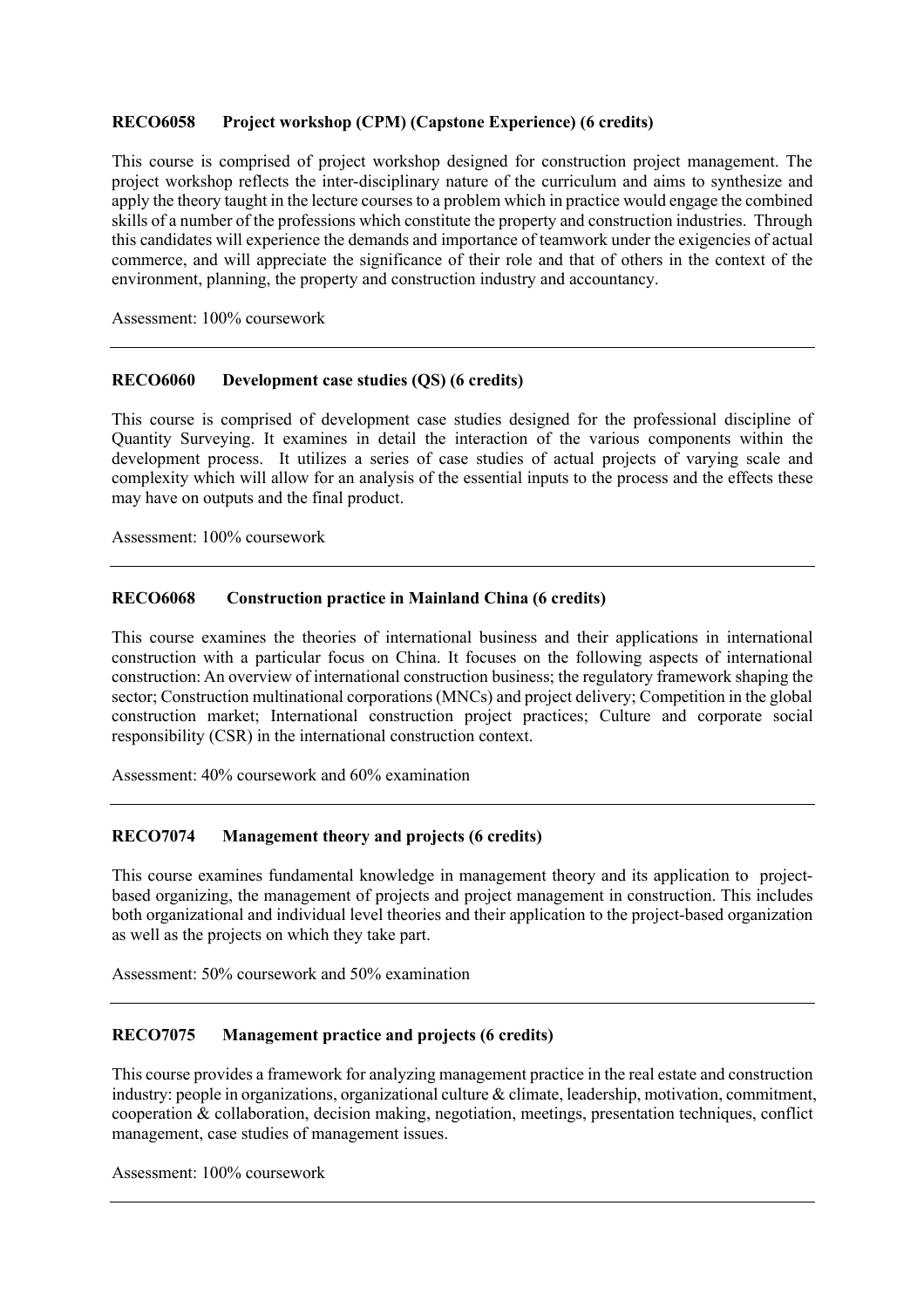#### **RECO7077 Construction business case studies (6 credits)**

 This course is comprised of a number of task-specific exercises relevant to the Quantity Surveying discipline which can be independently developed and tested. There will be an emphasis on professional/practice skill through practice-based case histories and/or assignments.

Assessment: 100% coursework

#### **RECO7079 Occupational health, safety and well-being in construction (6 credits)**

This course covers legislation & safety management systems; Workers' health & well-being; Safety plans, method statements & risk assessments; OHS initiatives; Social capital & OHS; Institutional analysis of OHS management; Heat stress management.

Assessment: 100% coursework

#### **RECO7087 Green buildings and sustainable built environment (6 credits)**

 This course covers the sustainability principles and green building development in the industry. It designs and technologies, green procurement, Hong Kong Building Environmental Assessment Method (HK-BEAM), Green Building Assessments, BEAM Professionals, Green Property Management examines the following key areas: green building concepts and green features; environmental friendly concepts and practices.

Assessment: 100% coursework

#### **RECO7091 Construction claims (6 credits)**

 This course provides an introduction of the law relating to construction claims in the following aspects: Types of claims: contractual claims, extra-contractual claims, ex-gratia claims and quantum meruit claims; Principles and assessment of claims: acceleration and prolongation, loss and expense, common law damages, delay and extension of time, program analysis, burden and standard of proof, procedural requirements, common heads of claim.

Assessment: 50% coursework and 50% examination

#### **RECO7092** Greater China real estate (6 credits)

 This course covers the real estate business practices including investment models, policy, law and taxation in Greater China. It examines the characteristics of the property market, business opportunities and the real estate development process in different cities. It focuses on the understanding of real estate business operations in various cities in Greater China.

Assessment: 100% coursework

#### **RECO7094 Construction management practice (6 credits)**

 This course provides a framework for analyzing management practice in the construction industry: people in organizations, organizational culture & climate, leadership, motivation, commitment, cooperation & collaboration, decision aiding technologies, decision making, negotiation, meetings, presentation techniques, conflict management.